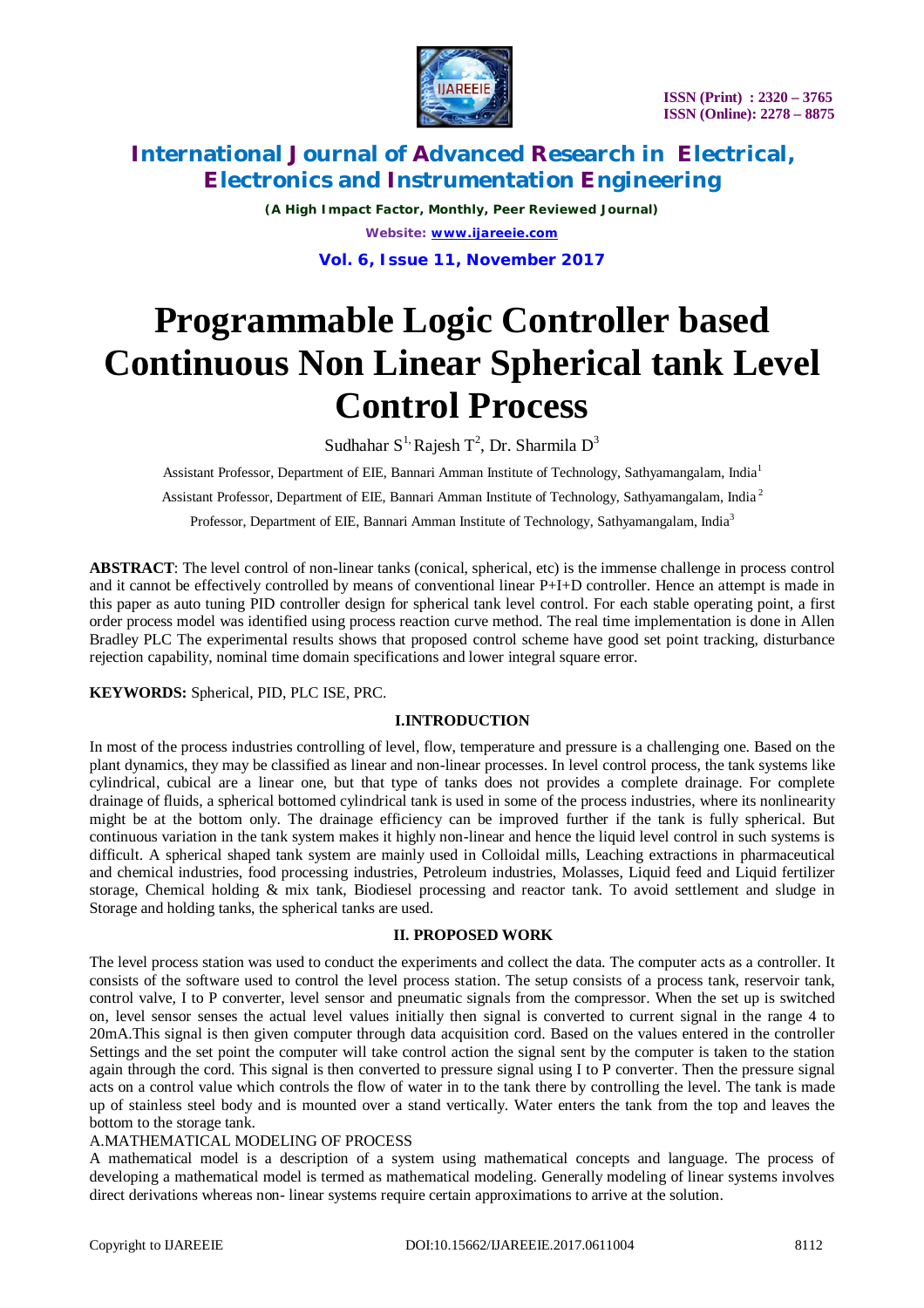

*(A High Impact Factor, Monthly, Peer Reviewed Journal)*

*Website: [www.ijareeie.com](http://www.ijareeie.com)*

## **Vol. 6, Issue 11, November 2017**

Types of Non-linear Approximations: a. Taylor Series Approximation b. Optimal Approximation c. Global Approximation d. Jacobian Method One of these methods, Taylor's series method is simple and accurate over certain range near the steady state point.



#### **B.PLC PROGRAMMING**

Open contact:

When the supply is given to open contact (Base of the NPN transistor) open contact will be closed (NPN transistor will operate in saturation mode  $\rightarrow$  current will flow from collector to emitter) The supply is removed the contact will open again (NPN transistor will operate in cut-off mode  $\rightarrow$  current will not flow from collector to emitter) Closed contact:

When the supply is given to closed contact (Base of the PNP transistor) closed contact will be opened (PNP transistor will operate in cut-off mode). The supply is removed the contact will close again (PNP transistor will operate in saturation mode)

Output or Relay coil:

If supply is available to the output coil (at pin  $\mathbb O$ ), then the coil will be energized and maintains ON state, else this coil will de-energized and maintains OFF state. It usually assigned to the output module,  $O:0/0$  (Output:  $0<sup>th</sup>$  Module/  $0<sup>th</sup>$ output(0 to 9)) Can be assigned to a memory, B:1/0 (Binary:  $1^{st}$  word (0 to 255)/ $0^{th}$  bit (0 to 15))

Open and closed contact assignments:

- can be assigned to input module, I:0/0 (Input:  $0<sup>th</sup>$  Module/  $0<sup>th</sup>$  input(0 to 13))
- Can be assigned to a memory, B:0/0 (Binary:  $0^{th}$  word (0 to 255)/  $0^{th}$  bit (0 to 15))
- We can even assign a output of previous or next rung to open or closed contact

On delay timer:

Initially the timer's T4:0 (0 to 255) DN(done)=0 and Accum(Accumulator) value=0, we need to set Preset value and select time base(1.0 second,0.01second or 0.001second) . Use the TON instruction to turn an output on or off after the timer has been on for a preset time interval. This output instruction begins timing (at either one second or one hundredth of a second intervals) when its rung goes "true." It waits the specified amount of time (as set in the PRESET), keeps track of the accumulated intervals which have occurred (ACCUM), and sets the DN (done) bit when the ACCUM (accumulated) time equals the PRESET time. As long as rung conditions remain true, the timer adjusts its accumulated value (ACC) each evaluation until it reaches the preset value (PRE). The accumulated value is reset when rung conditions go false, regardless of whether the timer has timed out. If power is lost while a TON is timing but has not reached its preset value, the EN, and TT bits remain set , and the accumulated value (ACCUM) remains the same. This is also true if the processor changes from the REM Run or REM Test mode to the REM Program mode.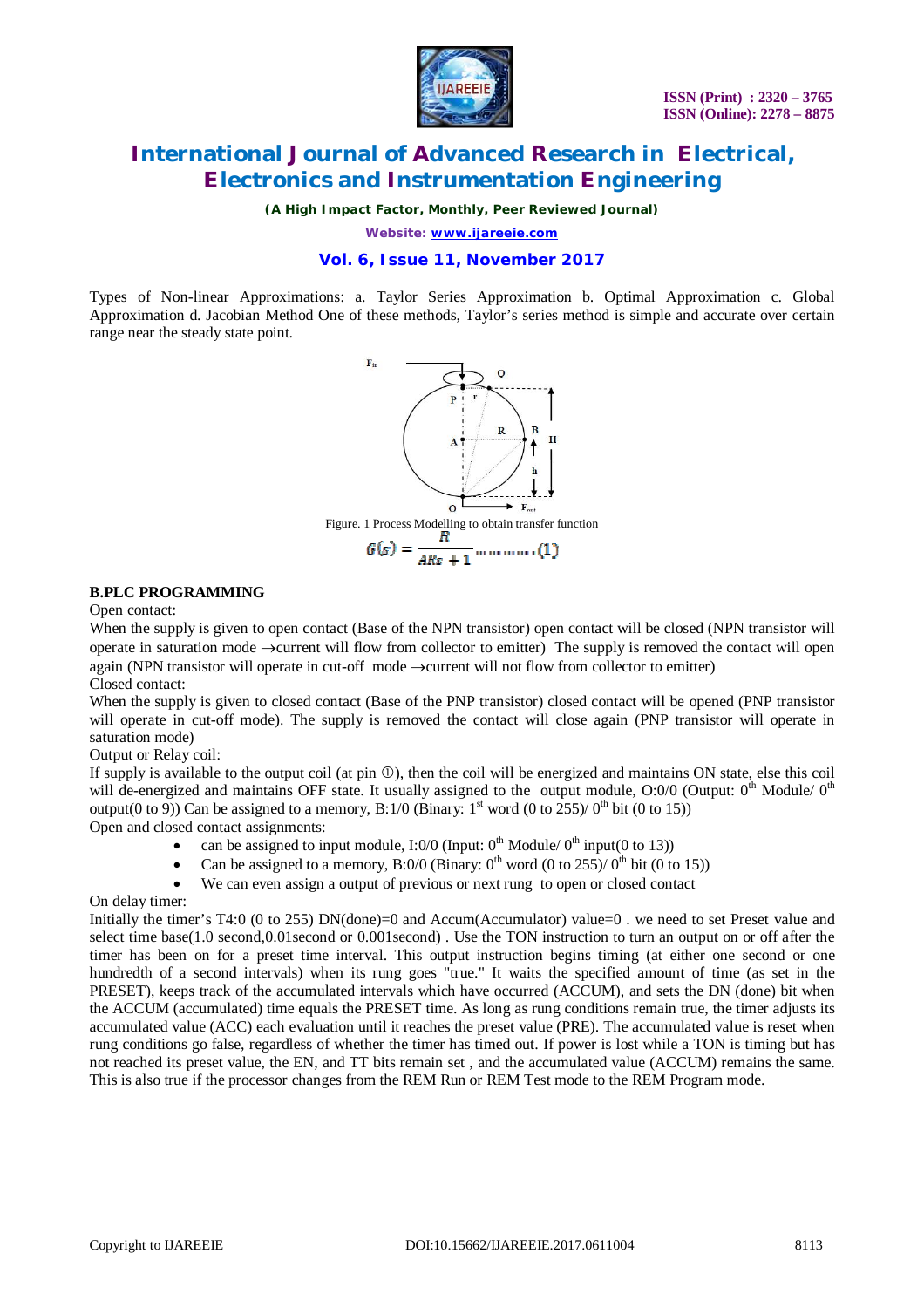

*(A High Impact Factor, Monthly, Peer Reviewed Journal)*

*Website: [www.ijareeie.com](http://www.ijareeie.com)*

## **Vol. 6, Issue 11, November 2017**

## **III. DESIGN OF LADDER LOGIC FOR CONTROLLING CONTINUOUS LEVEL CONTROL PROCESS**

| -SCP<br>Scale w/Parameters<br><b>Input</b><br>N7:1<br>Rung 2:0003<br>40<<br>Input Min.<br>0<br>0<<br>Input Max.<br>60<br>60<<br><b>Scaled Min.</b><br>0<br>0<<br><b>Scaled Max.</b><br>16383<br>16383<<br>PD9:0.SPS<br>Output<br>5461<<br>PID Rung consists of Set Point, Process Variable(Input) and Control Variable (Output). The Control Variable (Output) is stored<br>in N7.2.<br><b>PID</b><br>PID<br>PID File<br>PD9:0<br><b>Process Variable</b><br>N7:0<br><b>Control Variable</b><br>N7:2<br><b>Setup Screen</b><br>$\,<$<br>This Rung moves the value of N7:2 (Integer) to F8:1 (Float).<br>$-MOV -$<br>0005<br>Move<br>Source<br>N7:2<br>16383<<br>F8:1<br><b>Dest</b><br>16383.0<<br>In this Rung, output of the controller is converted to the processor resolution to control the Final Control Element (Control<br>Valve) to the variable O:1.0.<br>-SCP<br><b>Scale w/Parameters</b><br><b>Input</b><br>F8:1<br>16383.0<<br><b>Input Min.</b><br>0.0<br>0.0<<br>16383.0<br><b>Input Max.</b><br>16383.0<<br>Scaled Min.<br>6553.0<br>6553.0<<br>31000.0<br>Scaled Max.<br>31000.0<<br>Output<br>O:1.0<br>27551< | e          | This Rung is used to configure the Set point of the Process Variable in terms of contoller resolution $2^014$ (16383) from N7:1 to |
|-----------------------------------------------------------------------------------------------------------------------------------------------------------------------------------------------------------------------------------------------------------------------------------------------------------------------------------------------------------------------------------------------------------------------------------------------------------------------------------------------------------------------------------------------------------------------------------------------------------------------------------------------------------------------------------------------------------------------------------------------------------------------------------------------------------------------------------------------------------------------------------------------------------------------------------------------------------------------------------------------------------------------------------------------------------------------------------------------------------------------------------|------------|------------------------------------------------------------------------------------------------------------------------------------|
|                                                                                                                                                                                                                                                                                                                                                                                                                                                                                                                                                                                                                                                                                                                                                                                                                                                                                                                                                                                                                                                                                                                                   | PD9:0.SPS. |                                                                                                                                    |
|                                                                                                                                                                                                                                                                                                                                                                                                                                                                                                                                                                                                                                                                                                                                                                                                                                                                                                                                                                                                                                                                                                                                   | 0003       |                                                                                                                                    |
|                                                                                                                                                                                                                                                                                                                                                                                                                                                                                                                                                                                                                                                                                                                                                                                                                                                                                                                                                                                                                                                                                                                                   |            |                                                                                                                                    |
|                                                                                                                                                                                                                                                                                                                                                                                                                                                                                                                                                                                                                                                                                                                                                                                                                                                                                                                                                                                                                                                                                                                                   |            |                                                                                                                                    |
|                                                                                                                                                                                                                                                                                                                                                                                                                                                                                                                                                                                                                                                                                                                                                                                                                                                                                                                                                                                                                                                                                                                                   |            |                                                                                                                                    |
|                                                                                                                                                                                                                                                                                                                                                                                                                                                                                                                                                                                                                                                                                                                                                                                                                                                                                                                                                                                                                                                                                                                                   |            |                                                                                                                                    |
|                                                                                                                                                                                                                                                                                                                                                                                                                                                                                                                                                                                                                                                                                                                                                                                                                                                                                                                                                                                                                                                                                                                                   |            |                                                                                                                                    |
|                                                                                                                                                                                                                                                                                                                                                                                                                                                                                                                                                                                                                                                                                                                                                                                                                                                                                                                                                                                                                                                                                                                                   |            |                                                                                                                                    |
|                                                                                                                                                                                                                                                                                                                                                                                                                                                                                                                                                                                                                                                                                                                                                                                                                                                                                                                                                                                                                                                                                                                                   |            |                                                                                                                                    |
|                                                                                                                                                                                                                                                                                                                                                                                                                                                                                                                                                                                                                                                                                                                                                                                                                                                                                                                                                                                                                                                                                                                                   |            |                                                                                                                                    |
|                                                                                                                                                                                                                                                                                                                                                                                                                                                                                                                                                                                                                                                                                                                                                                                                                                                                                                                                                                                                                                                                                                                                   |            |                                                                                                                                    |
|                                                                                                                                                                                                                                                                                                                                                                                                                                                                                                                                                                                                                                                                                                                                                                                                                                                                                                                                                                                                                                                                                                                                   | 0004       |                                                                                                                                    |
|                                                                                                                                                                                                                                                                                                                                                                                                                                                                                                                                                                                                                                                                                                                                                                                                                                                                                                                                                                                                                                                                                                                                   |            |                                                                                                                                    |
|                                                                                                                                                                                                                                                                                                                                                                                                                                                                                                                                                                                                                                                                                                                                                                                                                                                                                                                                                                                                                                                                                                                                   |            |                                                                                                                                    |
|                                                                                                                                                                                                                                                                                                                                                                                                                                                                                                                                                                                                                                                                                                                                                                                                                                                                                                                                                                                                                                                                                                                                   |            |                                                                                                                                    |
|                                                                                                                                                                                                                                                                                                                                                                                                                                                                                                                                                                                                                                                                                                                                                                                                                                                                                                                                                                                                                                                                                                                                   |            |                                                                                                                                    |
|                                                                                                                                                                                                                                                                                                                                                                                                                                                                                                                                                                                                                                                                                                                                                                                                                                                                                                                                                                                                                                                                                                                                   |            |                                                                                                                                    |
|                                                                                                                                                                                                                                                                                                                                                                                                                                                                                                                                                                                                                                                                                                                                                                                                                                                                                                                                                                                                                                                                                                                                   |            |                                                                                                                                    |
|                                                                                                                                                                                                                                                                                                                                                                                                                                                                                                                                                                                                                                                                                                                                                                                                                                                                                                                                                                                                                                                                                                                                   |            |                                                                                                                                    |
|                                                                                                                                                                                                                                                                                                                                                                                                                                                                                                                                                                                                                                                                                                                                                                                                                                                                                                                                                                                                                                                                                                                                   |            |                                                                                                                                    |
|                                                                                                                                                                                                                                                                                                                                                                                                                                                                                                                                                                                                                                                                                                                                                                                                                                                                                                                                                                                                                                                                                                                                   |            |                                                                                                                                    |
|                                                                                                                                                                                                                                                                                                                                                                                                                                                                                                                                                                                                                                                                                                                                                                                                                                                                                                                                                                                                                                                                                                                                   |            |                                                                                                                                    |
|                                                                                                                                                                                                                                                                                                                                                                                                                                                                                                                                                                                                                                                                                                                                                                                                                                                                                                                                                                                                                                                                                                                                   |            |                                                                                                                                    |
|                                                                                                                                                                                                                                                                                                                                                                                                                                                                                                                                                                                                                                                                                                                                                                                                                                                                                                                                                                                                                                                                                                                                   | 0006       |                                                                                                                                    |
|                                                                                                                                                                                                                                                                                                                                                                                                                                                                                                                                                                                                                                                                                                                                                                                                                                                                                                                                                                                                                                                                                                                                   |            |                                                                                                                                    |
|                                                                                                                                                                                                                                                                                                                                                                                                                                                                                                                                                                                                                                                                                                                                                                                                                                                                                                                                                                                                                                                                                                                                   |            |                                                                                                                                    |
|                                                                                                                                                                                                                                                                                                                                                                                                                                                                                                                                                                                                                                                                                                                                                                                                                                                                                                                                                                                                                                                                                                                                   |            |                                                                                                                                    |
|                                                                                                                                                                                                                                                                                                                                                                                                                                                                                                                                                                                                                                                                                                                                                                                                                                                                                                                                                                                                                                                                                                                                   |            |                                                                                                                                    |
|                                                                                                                                                                                                                                                                                                                                                                                                                                                                                                                                                                                                                                                                                                                                                                                                                                                                                                                                                                                                                                                                                                                                   |            |                                                                                                                                    |
|                                                                                                                                                                                                                                                                                                                                                                                                                                                                                                                                                                                                                                                                                                                                                                                                                                                                                                                                                                                                                                                                                                                                   |            |                                                                                                                                    |
|                                                                                                                                                                                                                                                                                                                                                                                                                                                                                                                                                                                                                                                                                                                                                                                                                                                                                                                                                                                                                                                                                                                                   |            |                                                                                                                                    |
|                                                                                                                                                                                                                                                                                                                                                                                                                                                                                                                                                                                                                                                                                                                                                                                                                                                                                                                                                                                                                                                                                                                                   |            |                                                                                                                                    |
|                                                                                                                                                                                                                                                                                                                                                                                                                                                                                                                                                                                                                                                                                                                                                                                                                                                                                                                                                                                                                                                                                                                                   |            |                                                                                                                                    |
|                                                                                                                                                                                                                                                                                                                                                                                                                                                                                                                                                                                                                                                                                                                                                                                                                                                                                                                                                                                                                                                                                                                                   |            |                                                                                                                                    |
|                                                                                                                                                                                                                                                                                                                                                                                                                                                                                                                                                                                                                                                                                                                                                                                                                                                                                                                                                                                                                                                                                                                                   |            |                                                                                                                                    |
|                                                                                                                                                                                                                                                                                                                                                                                                                                                                                                                                                                                                                                                                                                                                                                                                                                                                                                                                                                                                                                                                                                                                   |            |                                                                                                                                    |
|                                                                                                                                                                                                                                                                                                                                                                                                                                                                                                                                                                                                                                                                                                                                                                                                                                                                                                                                                                                                                                                                                                                                   | 0007       | END                                                                                                                                |

#### **A. PID Controller (Proportional/Integral/derivative):**

This output instruction is used to control physical properties such as temperature, pressure, liquid level, or flow rate of process loops. The PID instruction normally controls a closed loop using inputs from an analog input module and providing an output to an analog output module as a response to effectively hold a process variable at a desired set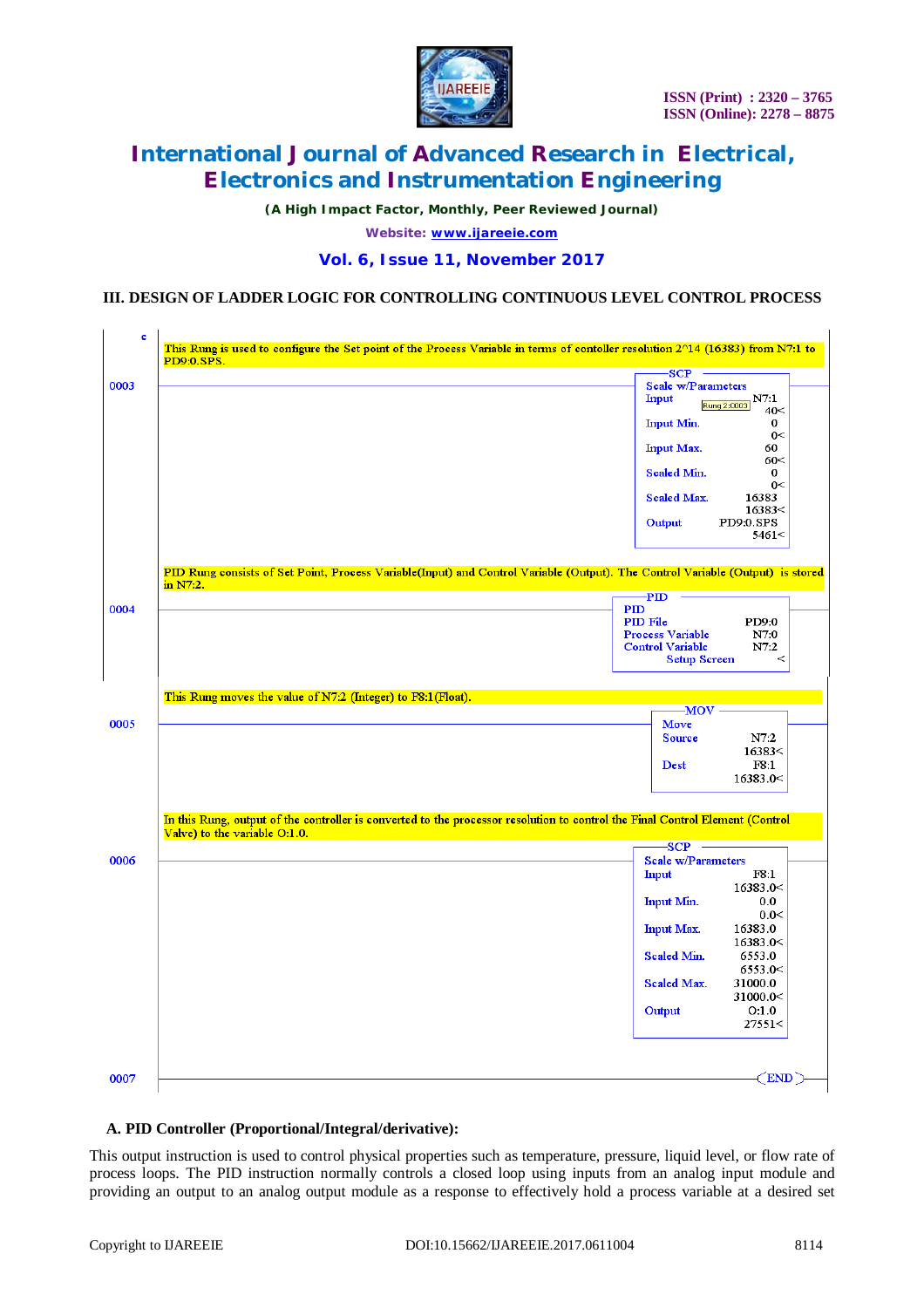

 **ISSN (Print) : 2320 – 3765 ISSN (Online): 2278 – 8875**

# **International Journal of Advanced Research in Electrical, Electronics and Instrumentation Engineering**

*(A High Impact Factor, Monthly, Peer Reviewed Journal)*

*Website: [www.ijareeie.com](http://www.ijareeie.com)*

#### **Vol. 6, Issue 11, November 2017**

point. The PID equation controls the process by sending an output signal to the actuator. The greater the error between the set point and the process variable input, the greater the output signal, and vice versa. An additional value (feed forward or bias) can be added to the control output as an offset. The result of the PID calculation (control variable) will drive the process variable you are controlling toward the set point. The PID instruction can be operated in the timed mode or the STI mode. In the timed mode, the instruction updates its output periodically at a user-selectable rate. In the STI mode, the instruction should be placed in an STI interrupt subroutine. It then updates its output every time the STI subroutine is scanned. The STI time interval and the PID loop update rate must be the same in order for the equation to execute properly. Clicking **Setup Screen** on the PID instruction displays a dialog that allows you to enter additional parameters. These parameters are described here. Set point Max=16383, Output Max=100

#### **IV. EXPERIMENTAL RESULTS AND DISCUSSIONS**

Figure 1 and 2 shows the real time experimental setup and process reaction curve method to obtain model of the process for non linear continuous level control process.



Figure. 1 Real time experimental setup



Figure. 2 Process Reaction Cure method for Spherical tank level control process



Figure. 3 Different tuning mechanism implemented in PLC